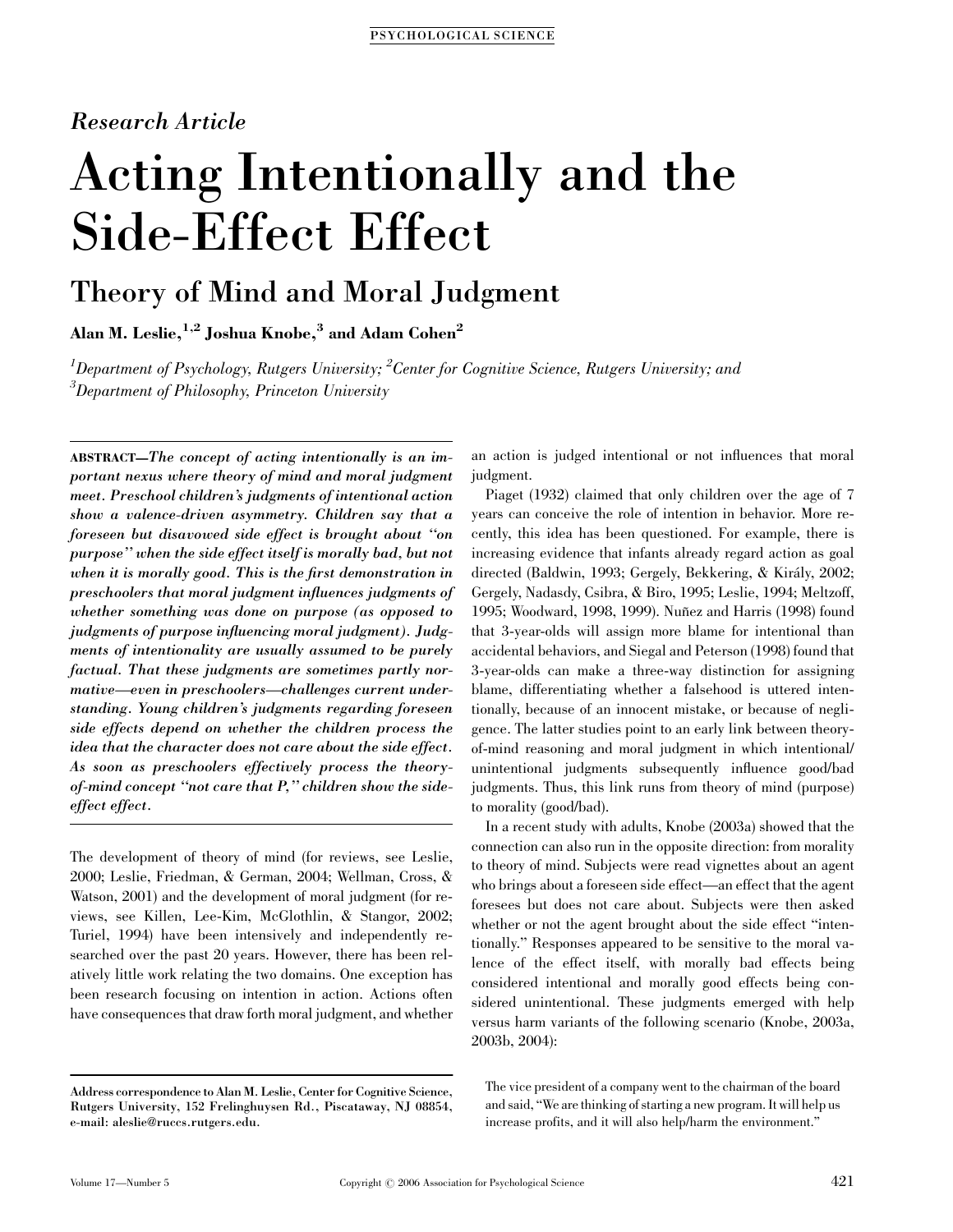The chairman of the board answered, "I don't care at all about helping/harming the environment. I just want to make as much profit as I can. Let's start the new program.''

They started the new program. Sure enough, the environment was helped/harmed.

Subjects were then asked, ''Did the chairman help/harm the environment *intentionally*?" Results showed that adults' judgments of whether or not the chairman brought about the environmental side effect intentionally depended crucially on whether the side effect was helpful or harmful. If it was helpful, then the chairman did not bring it about intentionally. If it was harmful, then the chairman did bring it about intentionally. The asymmetry in response appears to be part of a more general pattern. In studies involving a wide range of stimuli and methodologies, subjects have tended to regard morally bad side effects as intentional and morally good side effects as unintentional (Knobe, 2003a, 2004; Knobe & Burra, in press; Knobe & Mendlow, in press; Malle, in press; Nadelhoffer, in press). We refer to this tendency as the side-effect effect.

There are asymmetries in moral judgment that appear to invoke the principle that people are morally obliged to avoid doing harm, but are under no obligation or a lesser obligation to do good. Studies of children 8 to 9 years old suggest that their moral judgment conforms to this principle (Grueneich, 1982; Sedlak, 1979). The principle is reflected in Anglo-American jurisprudence: In general, the law requires people to avoid doing harm, but does not oblige them to do good. However, this previously recognized asymmetry is entirely within the moral domain; the side-effect effect crosses domains, and in an unusual direction: from morality to purpose.

When does the side-effect effect develop? One prerequisite is an appreciation that the actor knows the side effect will occur. A large body of findings indicates that this prerequisite should be met easily by 3-year-olds (e.g., Roth & Leslie, 1998; Wimmer, Hogrefe, & Perner, 1988). Three-year-olds sometimes have difficulty appreciating that an actor does not know something, defaulting to an assumption of shared knowledge. Three-yearolds should therefore satisfy the first prerequisite by default. A second prerequisite is an appreciation that the actor does not care about the side effect. Nothing is currently known about when children first understand caring versus not caring. Therefore, we tested this understanding among preschoolers in Experiment 1, as a prelude to testing the side-effect effect among preschoolers in Experiment 2.

# EXPERIMENT 1

Three-year-olds are able to predict the affective reaction of a person whose desire is fulfilled (happy) or unfulfilled (sad; Wellman & Woolley, 1990). But do they understand the feelings of a person who does not care about an outcome? By this age,

children already appreciate that people have different likes and dislikes; indeed, even infants appreciate this (Repacholi & Gopnik, 1997). But can they understand when someone neither likes nor dislikes something—when the person simply does not care? We tested preschoolers on the tripartite distinction among liking, disliking, and not caring about food items. Characters either obtained or did not obtain an item, and the children were asked to predict how the characters would feel. Because our next experiment would involve outcomes affecting third parties, in Experiment 1 we also tested children on scenarios in which characters did and did not care about another person.

# Method

#### Design and Procedure

Subjects were tested individually in quiet locations in local nursery schools. Toy props were used in presenting the stories. Sessions were videotaped and scored later. Subjects were tested on two story types. In the first type, a character was described as loving, hating, or not caring about a food item. In each of these conditions, the character either did or did not receive the item. The children were asked to predict how that character would feel (happy, sad, or ''just okay''). In the second story type, a character was described as either caring or not caring about another character. The second character then became happy or sad, and the children were asked to predict how the first character would feel (happy, sad, or ''just okay'').

The children were introduced to the response scale and trained in its use. The scale showed a smiling face at one end of a black line, and a frowning face at the other extreme. At the midpoint was a neutral face, and at points in between the midpoint and extremes were a slightly smiling face and a slightly frowning face, respectively. The children were asked if they liked ice cream, told they could show how much they liked or hated it by pointing to a place on the scale, and encouraged to do so. This procedure was repeated for broccoli and for an item that they indicated was ''just okay,'' typically water. Only children who understood and readily used the scale were tested further.

Following this training, the children were given the test stories in fixed order. Responses were scored as  $-2$  for the frowning face (very unhappy),  $-1$  for the slightly frowning face (a little unhappy), 0 for the midpoint  $(\alpha k a y)$ , +1 for the slightly smiling face (a little happy), and  $+2$  for the smiling face (very happy). Three age groups (3-, 4-, and 5-year-olds) were tested. For the food stories, three caring conditions (love, hate, do not care) were crossed with two outcome conditions (get, do not get). For the people stories, two caring conditions (care, do not care) were crossed with two affect conditions (second character becomes happy, second character becomes sad).

#### Subjects

Fifty-four children were seen, but 13 were eliminated from the study, 5 for failing to cooperate, 2 for not having English as their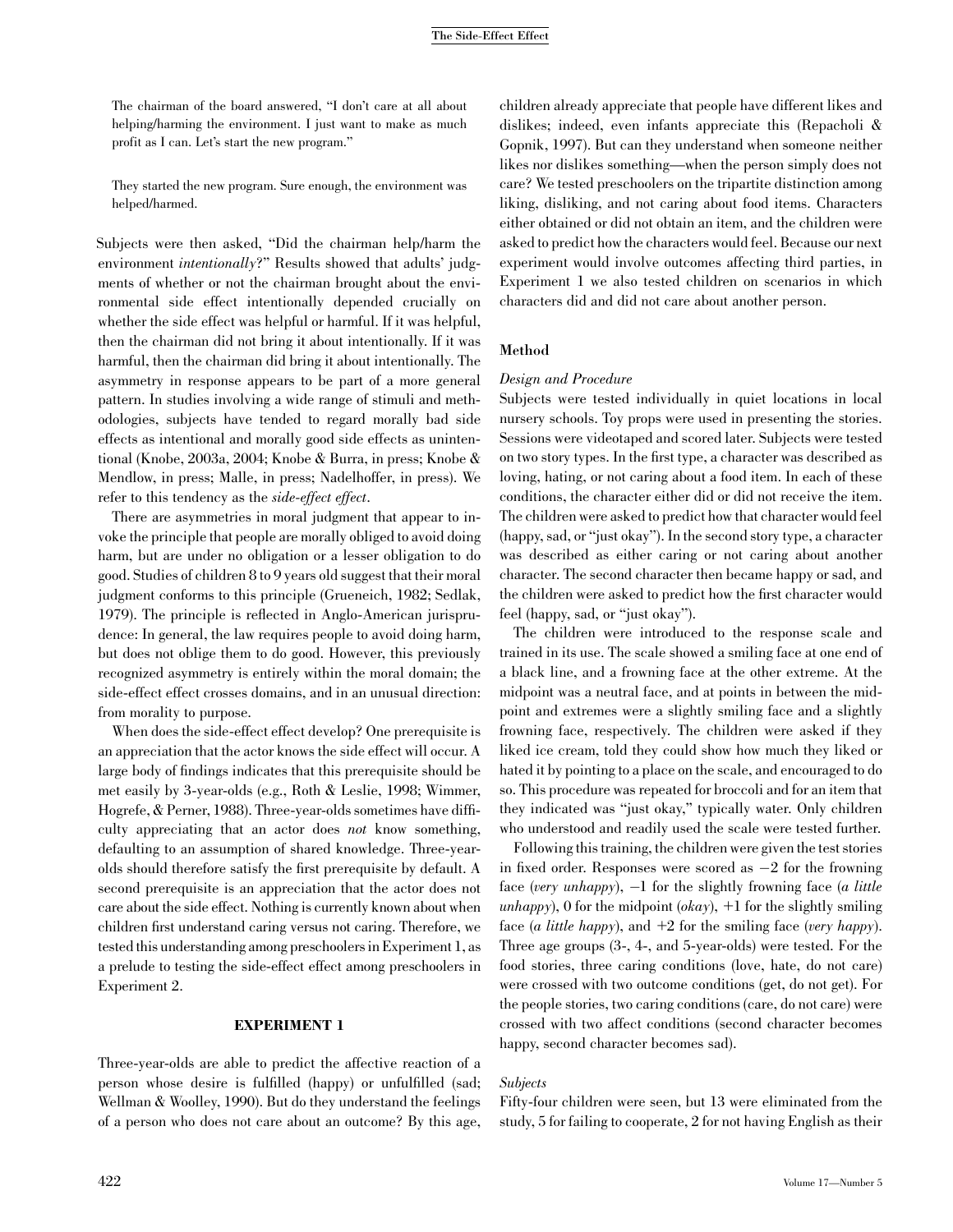

Fig. 1. Results from Experiment 1: preschoolers' judgments of a character's affect after getting or not getting a food item, as a function of whether the character loved, hated, or did not care about the item.

first language, and 6 for failing scale training. Of the remaining 41 subjects, 11 (6 girls) were 3-year-olds between the ages of 41and 48 months ( $M = 45.1$ ,  $SD = 1.9$ ), 13 (7 girls) were 4-yearolds between the ages of 49 and 60 months  $(M = 54.1, SD =$ 3.4), and 17 (7 girls) were 5-year-olds between the ages of 61 and 79 months ( $M = 68.7$ ,  $SD = 5.2$ ).

# Results

For the food stories, children in the three age groups responded similarly and appropriately according to caring status and outcome (see Fig. 1). They judged that a character who loved something and got it would be happy and that a character who loved something and did not get it would be sad; they judged that a character who hated something and got it would be sad and that a character who hated something and did not get it would feel neutral; most important, they judged that a character who did not care about something would feel neutral whether or not the character got it.

Scores for the food stories were entered into a 2 (outcome)  $\times$  3 (caring)  $\times$  3 (age) repeated measures analysis of variance (ANOVA), with caring condition nested under outcome condition. There were main effects of outcome,  $F(1, 38) = 18.6, p < .001, \eta^2 =$ .33, and of caring,  $F(2, 76) = 5.1$ ,  $p = .008$ ,  $\eta^2 = .12$ , and a large Outcome  $\times$  Caring interaction,  $F(2, 76) = 60.3, p < .001,$  $\eta^2 = .61$ . The main effect of age was not significant ( $F < 1$ ), but there was an Outcome  $\times$  Caring  $\times$  Age interaction,  $F(4, 76) =$  $3.15, p = .02, \eta^2 = .14$ . The main effect of outcome reflected an

overall tendency to judge that characters who got the food would be happy and those who did not would be sad, regardless of caring status. The main effect of caring reflected an overall tendency to judge that characters who hated the food would be sad, regardless of outcome. The large interaction of outcome with caring reflected affect judgments appropriate to whether the character loved, hated, or did not care about the food and whether the character received the item or not.

Inspection of the data suggested that the three-way interaction with age was produced by the judgments of the character who hated the item. We checked this by calculating the difference between sad/happy judgments in the get and not-get conditions for each subject in each of the caring conditions. These difference scores were then entered into three separate one-way (age) ANOVAs, one for each level of the caring factor. A significant effect was found only for judgments of the character who hated the item,  $F(2, 38) = 3.99$ ,  $p = .027$ ,  $\eta^2 = .17$ , all other comparisons,  $F < 1$ . Post hoc Bonferroni correction showed a significant difference only between the 3- and the 5-year-old groups ( $p = .048$ ). Inspection of the mean judgment scores suggested that in the case of the character who hated and got an item, there was a marked age-related trend from predicting a little sadness (youngest group) to predicting a great deal of sadness (oldest group), and that there was a slight tendency for the oldest children to predict that the character who hated the item and did not get it would feel some happiness, whereas the other age groups thought this character would have neutral feelings. No age-related differences were found in the judgments of characters who loved or did not care about the item.

For the stories with a second character who was made happy or sad, the children in the three age groups responded similarly and appropriately according to caring status and outcome (see Fig. 2). Data were analyzed by a 2 (caring: cares, does not care)  $\times$  2 (affect: sad, happy)  $\times$  3 (age: 3-, 4-, 5-year-olds) repeated measures ANOVA. There was no main effect of age  $(F < 1)$ , and age was not involved in any significant interactions. Caring also did not have a significant main effect  $(F < 1)$ . There was a significant main effect of affect,  $F(1, 38) = 11.3$ ,  $p = .002$ ,  $\eta^2 =$ .23, reflecting a tendency to judge that overall the first character would have a greater degree of sadness than happiness. As expected, there was a significant interaction of caring and affect,  $F(1, 38) = 7.93, p = .008, \eta^2 = .17.$  When the first character cared about the second character, the children predicted that the first character's affect would mirror that of the second. When the first character did not care about the second, however, the children judged that the first character would have neutral affect regardless of the affect of the second character. This pattern was observed in all age groups.

# Discussion

The children appeared to judge that two characters would tend to share sadness more than happiness. They judged that one person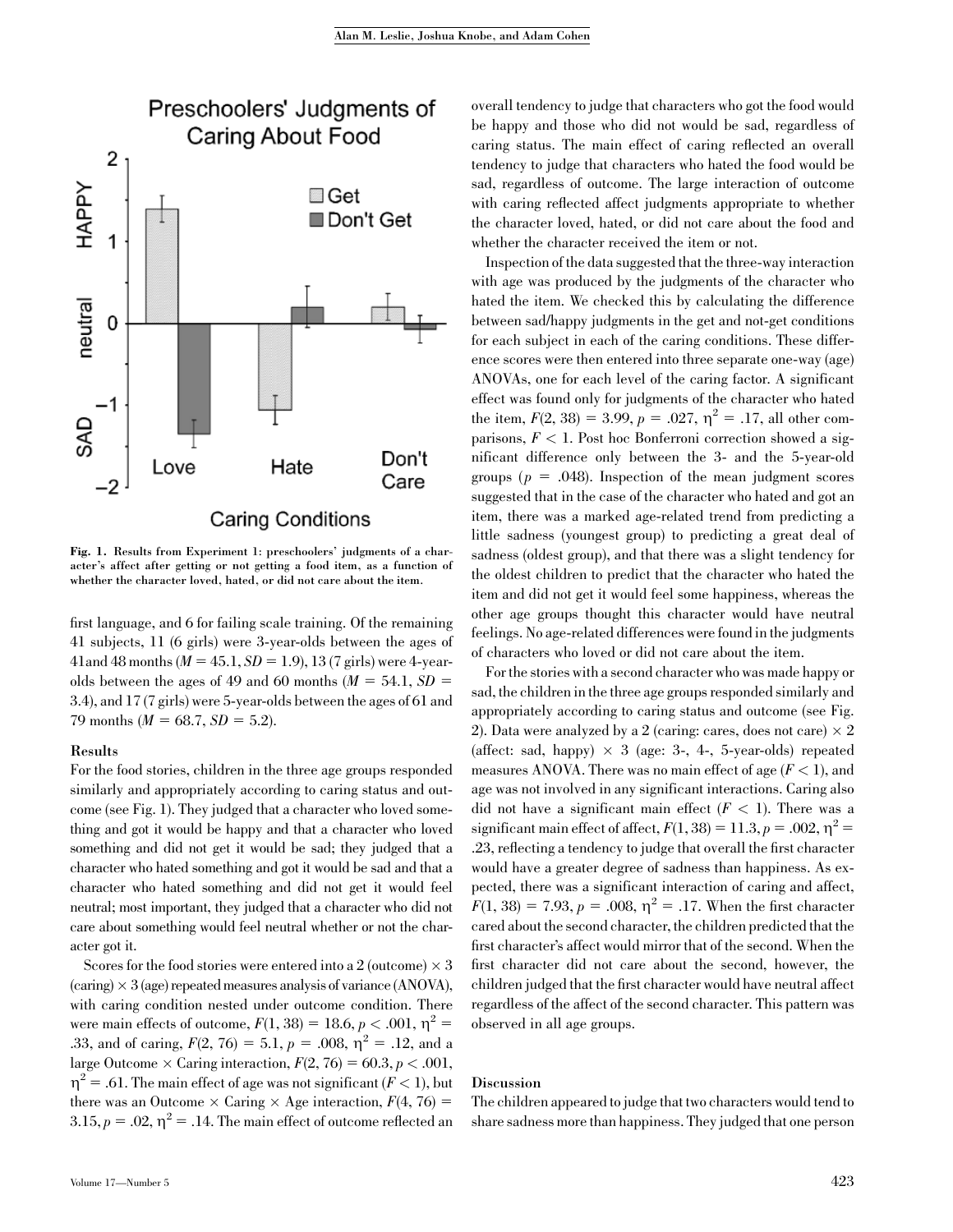

Fig. 2. Results from Experiment 1: preschoolers' judgments of a character's affect when another character became either happy or sad, as a function of whether the first character did or did not care whether the other character was happy or sad.

is more likely to feel sad regarding another person's misfortune than to feel happy for another person's good fortune, even when the first person cares about the other. Most important for present purposes, preschool children appear to have a basic grasp of the concepts of caring and not caring. In Experiment 1, they appeared to grasp that not caring implied a more neutral affect with regard to all outcomes tested, whether they involved getting or not getting a food item or the prospect of someone being happy or sad. Even 3-year-olds appear to satisfy an important prerequisite for understanding side-effect scenarios. In our second experiment, we tested whether they would exhibit the side-effect effect.

# EXPERIMENT 2

### Method

# Design and Procedure

Preschool children were told stories in which an actor carried out an action to bring about one effect while knowing that this action would also have a certain side effect (see the appendix). Each child heard one story. In the good condition, the side effect was to make another person happy. In the bad condition, the side effect was to make another person upset. In either case, the actor was described as not caring that the other person would be happy or upset. Toy props were used in telling the stories, and the children were asked control questions to monitor their attention to and understanding of the basic plot. If a child did not answer a control question correctly, he or she was corrected by the experimenter, and the relevant portion of the story was retold; the child's comprehension was then checked again. No child failed a control question the second time.

The children were then asked two test questions. First, they were asked the caring question: ''Does [actor's name] care that [other character's name] will be/get happy/upset?'' If a child failed to answer this question correctly, then the story was retold up to that point and the question was asked again. If the child's second answer was still incorrect, the child was scored as failing the caring question; otherwise, he or she was scored as passing. The second test question was the intentionality question: ''Does [actor] make [other character] happy/upset on purpose?" Each child's first answer to this question was recorded as either ''yes'' or ''no.''

Subjects were tested individually in quiet locations in local nursery schools. Sessions were videotaped and scored later.

#### Subjects

One hundred thirty children were seen, but no data were collected from 8 children because of inattentiveness, excessive shyness, or experimenter error. Of the remaining 122 subjects, 26 (19 girls) were 3-year-olds between the ages of 39 and 48 months  $(M = 43.1, SD = 3.1)$ , 49 (29 girls) were 4-year-olds between the ages of 48 and 59 months  $(M = 53.6, SD = 3.7)$ , and 47 (22 girls) were 5-year-olds between the ages of 60 and 80 months ( $M = 66.7$ ,  $SD = 4.9$ ). The children were assigned randomly to one of the two conditions (bad, good), with approximately equal numbers in each.

# Results

Figure 3 shows the percentages of children in each age group and condition who answered ''yes'' and ''no'' to the intentionality question. Three-year-olds showed a simple bias to respond "yes"; 81% said that the side effect was brought about on purpose (binomial test,  $N = 26$ ,  $x = 5$ ,  $p = .002$ , two-tailed). Fourand five-year-olds, by contrast, showed the predicted side-effect effect, answering ''yes'' if the side effect was harmful and ''no'' if the side effect was beneficial: 4-year-olds—Upton's  $\chi^2(1, N =$ 49) = 4.61,  $p = .016$ ,  $\phi^2 = .096$ ; 5-year-olds—Upton's  $\chi^2(1, 0)$  $N = 47$ ) = 6.2, p = .006,  $\phi^2$  = .135 (ps one-tailed).

Somewhat surprisingly in view of Experiment 1, a substantial proportion of subjects failed the caring question by declaring (twice) that the actor did care that the other character was happy or upset. Children who failed this question (mean age  $= 51.0$ ) months,  $SD = 8.8$  months) were significantly younger than those who passed (mean age = 59.7 months,  $SD = 9.1$ ),  $t(120) = 5.1$ ,  $p < .001$ , two-tailed,  $d = 0.96$ . We therefore reanalyzed the results separating children who failed this question from those who passed. In the youngest group, only 27% of the children passed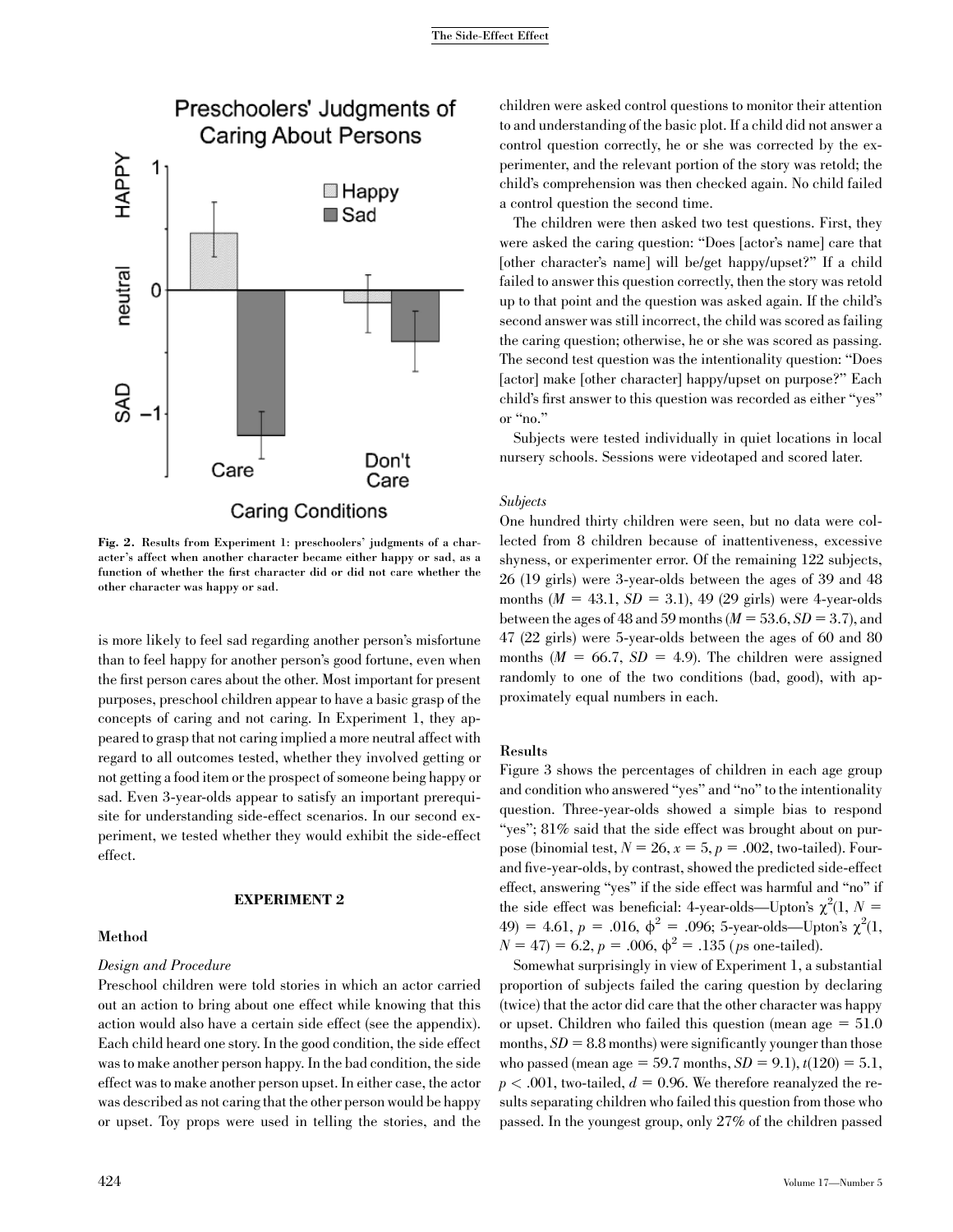

# On-Purpose Judgments for Good and Bad Side Effects

Fig. 3. Results from Experiment 2: percentage of subjects answering ''yes'' or ''no'' to the question asking whether a story character had caused another character to be happy (good) or upset (bad) on purpose. Results are shown separately for 3-, 4-, and 5-year-olds.

this question, and neither those who passed nor those who failed showed signs of the side-effect effect. Among 4-year-olds, 65% passed the caring question (binomial test,  $N = 49, x = 17$ ,  $p = .022$ , one-tailed). The 4-year-olds who failed showed neither the side-effect effect (Fisher's exact test,  $p > 0.2$ , one-tailed) nor a bias to respond ''yes'' to the intentionality question (binomial test,  $N = 17$ ,  $x = 7$ ,  $p = .32$ , one-tailed). Those who passed, however, showed the expected side-effect effect, Upton's  $\chi^2(1,$  $N = 32$ ) = 2.93, p = .044, one-tailed,  $\phi^2 = .094$ . In the oldest age group, 79% of the children passed the caring question. Those who failed this question showed no pattern in their answers to the intentionality question, whereas those who passed showed the side-effect effect, Upton's  $\chi^2(1, N = 37) = 7.73, p = .003$ , one-tailed,  $\phi^2 = .215$ .

#### Discussion

The principal finding of Experiment 2 is that 4- and 5-year-olds already exhibit the side-effect effect. In these age groups, the effect was evident only in those children (the majority) who passed the caring question. Figure 3 might suggest that only judgments concerning beneficial outcomes change with age, conceivably because children learn that ''on purpose'' applies only to actions with harmful outcomes and therefore start to answer "no" in the case of beneficial outcomes.<sup>1</sup> However, Feinfield, Lee, Flavell, Green, and Flavell (1999) found that 4 year-olds do attribute purpose to nonharmful actions. Therefore,

it is unlikely that our results reflect the emergence of a general restriction of the phrase ''on purpose'' to bad outcomes by 4- and 5-year-olds. Instead, it is more likely that the entire side-effect effect emerges at 4.

A subsidiary finding was that most 3-year-olds failed the caring question and did not show the side-effect effect. The youngest subjects apparently found the stories too complex and resorted to a ''yes'' strategy in answering. The developmental shift seems to be from a general failure to process the scenarios at age 3 to the emergence of the side-effect effect at age 4, when the children became able to process that the character did not care that the side effect would occur.

# GENERAL DISCUSSION

Our principal finding is that preschool children already base attributions of intentional action on the moral valence of the relevant consequences. If the foreseen side consequences of an action are harmful, preschoolers judge that the actor has brought those consequences about on purpose, despite the fact that the actor has renounced that intention and indicated he or she does not care about those consequences. By contrast, if the foreseen side consequences are beneficial, preschoolers judge that the actor has not brought about those consequences on purpose. This adultlike pattern of judgment (Knobe, 2003a, 2003b) is already evident by 4 years of age. Before discussing this main finding further, we turn to our subsidiary findings.

Why were the results of Experiments 1 and 2 apparently discrepant with respect to whether 3-year-olds understand the

<sup>&</sup>lt;sup>1</sup>We are grateful to Dan Osherson for raising this possibility.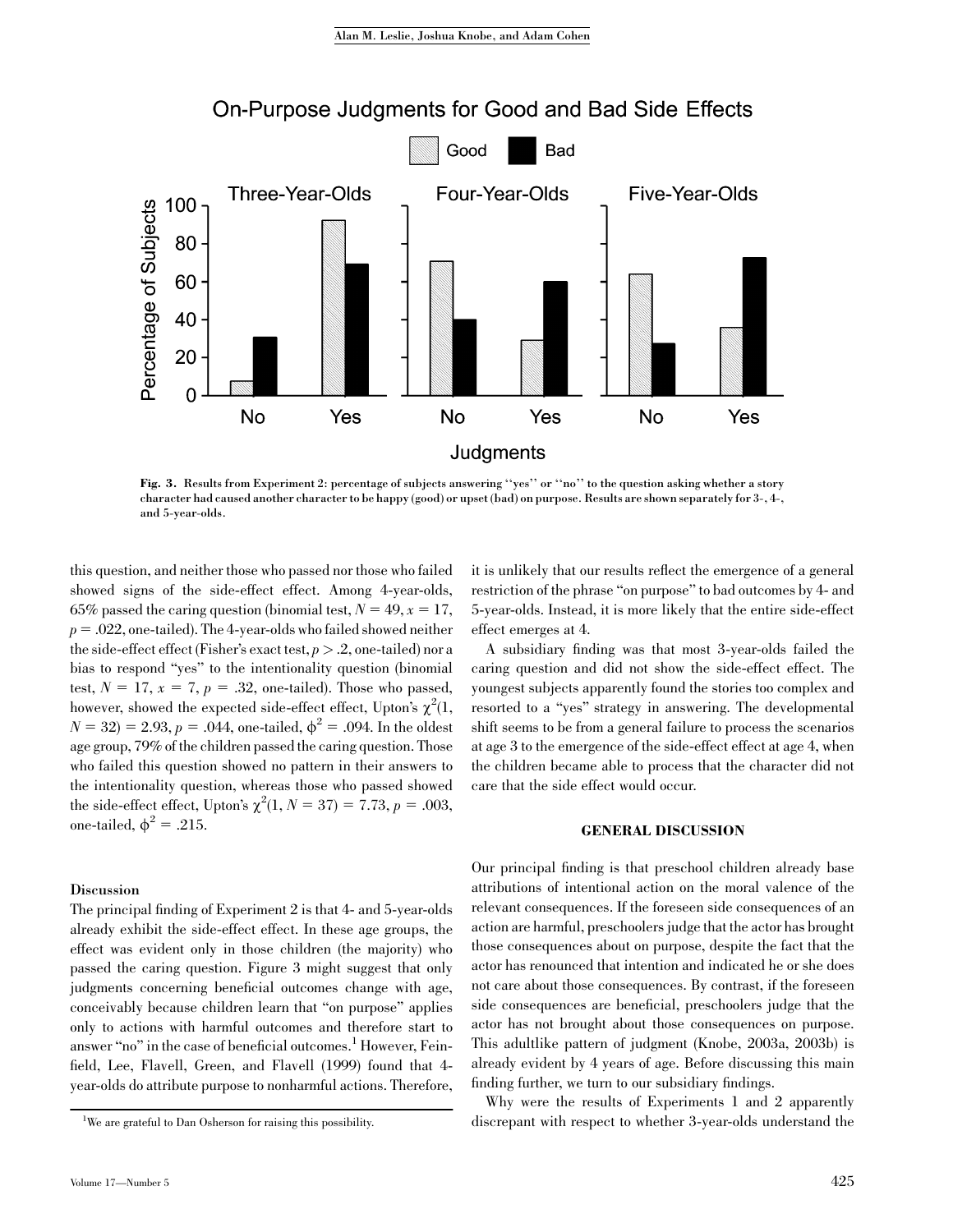concept of not caring? The stories in Experiment 2 were more complex than those in Experiment 1, and perhaps with simpler stories, 3-year-olds would have succeeded in Experiment 2 as well. Another difference is that the stories in Experiment 1 concerned whether a character cared about a food item or person, whereas the stories in Experiment 2 concerned whether a character cared that a state of affairs would occur (''care about X" vs. "care that P"). In the theory-of-mind literature, it has been claimed that concepts like ''care about X'' can be grasped with a nonrepresentational understanding of mind, whereas grasping concepts like ''care that P'' requires a representational understanding of mind. Although previous research has not explored understanding of the concept "not caring," this argument concerning the importance of whether the object of a mental state is an entity or a proposition has been made with regard to the concept of desire (Wellman, 1990). However, as a number of authors have pointed out, to understand ''he wants a sandwich'' requires understanding the implicit propositional object in ''he wants that he eat a sandwich'' (e.g., Leslie, 1994; Nichols & Stich, 2003). The present results add a further twist to this issue, but do not resolve it.

Previous developmental research has shown various asymmetries within the domain of moral judgment (Grueneich, 1982; Sedlak, 1979), but these asymmetries cannot by themselves explain the side-effect effect described here. Moral asymmetry says nothing about how or why moral judgments should determine judgments of purpose. Law courts commonly assume that judgments of purpose are purely factual judgments to be decided by juries. The same assumption is made in the literature on the child's theory of mind. The side-effect effect suggests, however, that such judgments may sometimes be partly factual and partly moral. To the extent that such judgments are moral, theory of mind is unlike a scientific theory, and its development is not reducible to discovering matters of fact.

One key task now is to determine how the mechanisms underlying the side-effect effect develop. Given that the effect is partly moral, it cannot be the product of a domain-general process of scientific-theory construction. But the present results suggest also that it is not explained by domain-general processes of cultural transmission. First, the effect was found in subjects who were only 4 years old—an age at which children probably have not heard anyone say that a good or bad side effect was not brought about on purpose or was brought about on purpose, respectively. Second, the effect showed a surprising pattern of development. The youngest children had difficulty processing that an agent may not care about a particular side effect. Then, as soon as the children were old enough to correctly attribute not caring, they showed the pattern characteristic of the adult sideeffect effect. Perhaps this pattern is not acquired gradually, but rather emerges immediately following its prerequisite.

At this point, we see two promising domain-specific hypotheses regarding underlying mechanisms. The first is that the theory-of-mind mechanism generating attributions of inten-

tional action may have a parameter for the moral valence of outcomes (and perhaps for other kinds of valence). The value of this parameter would influence judgments of purpose, but would be obtained from processes external to theory of mind, such as moral judgment. The second hypothesis is that the sideeffect effect is the product of an innate ''moral faculty'' (Dwyer, 1999; Harman, 1999; Hauser, in press). Such a faculty could take in information about the situation and the agent's mental states. Then it could use this information to determine whether or not the behavior was morally bad and, on that basis, produce as output a judgment of whether or not it was performed intentionally. It will be interesting to see whether future research will show that the available data can be explained using only domain-general learning mechanisms, and if not, whether it will be able to distinguish between our two domain-specific hypotheses.

Acknowledgments—This work was supported by Grant BCS-0079917 from the National Science Foundation to A.M.L.

#### **REFERENCES**

- Baldwin, D.A. (1993). Infants' ability to consult the speaker for clues to word reference. Journal of Child Language, 20, 395–418.
- Dwyer, S. (1999). Moral competence. In K. Murasugi & R. Stainton (Eds.), Philosophy and linguistics (pp. 169–190). Boulder, CO: Westview Press.
- Feinfield, K.A., Lee, P.P., Flavell, E.R., Green, F.L., & Flavell, J.H. (1999). Young children's understanding of intention. Cognitive Development, 14, 463–486.
- Gergely, G., Bekkering, H., & Király, I. (2002). Rational imitation in preverbal infants. Nature, 415, 755.
- Gergely, G., Nadasdy, Z., Csibra, G., & Biro, S. (1995). Taking the intentional stance at 12 months of age. Cognition, 56, 165–193.
- Grueneich, R. (1982). The development of children's integration rules for making moral judgments. Child Development, 53, 887–894.
- Harman, G. (1999). Moral philosophy and linguistics. In K. Brinkmann (Ed.), Proceedings of the 20th World Congress of Philosophy: Vol. 1. Ethics (pp. 107–115). Bowling Green, OH: Philosophy Documentation Center.
- Hauser, M. (in press). Moral minds: The unconscious voice of right and wrong. New York: Harper Collins.
- Killen, M., Lee-Kim, J., McGlothlin, H., & Stangor, C. (2002). How children and adolescents evaluate gender and racial exclusion. Monographs of the Society for Research in Child Development, 67(4, Serial No. 271).
- Knobe, J. (2003a). Intentional action and side effects in ordinary language. Analysis, 63, 190–193.
- Knobe, J. (2003b). Intentional action in folk psychology: An experimental investigation. Philosophical Psychology, 16, 309–324.
- Knobe, J. (2004). Intention, intentional action and moral considerations. Analysis, 64, 181–187.
- Knobe, J., & Burra, A. (in press). What is the relation between intention and intentional action? Journal of Culture and Cognition.
- Knobe, J., & Mendlow, G. (in press). The good, the bad, and the blameworthy: Understanding the role of evaluative considerations in folk psychology. Journal of Theoretical and Philosophical Psychology.